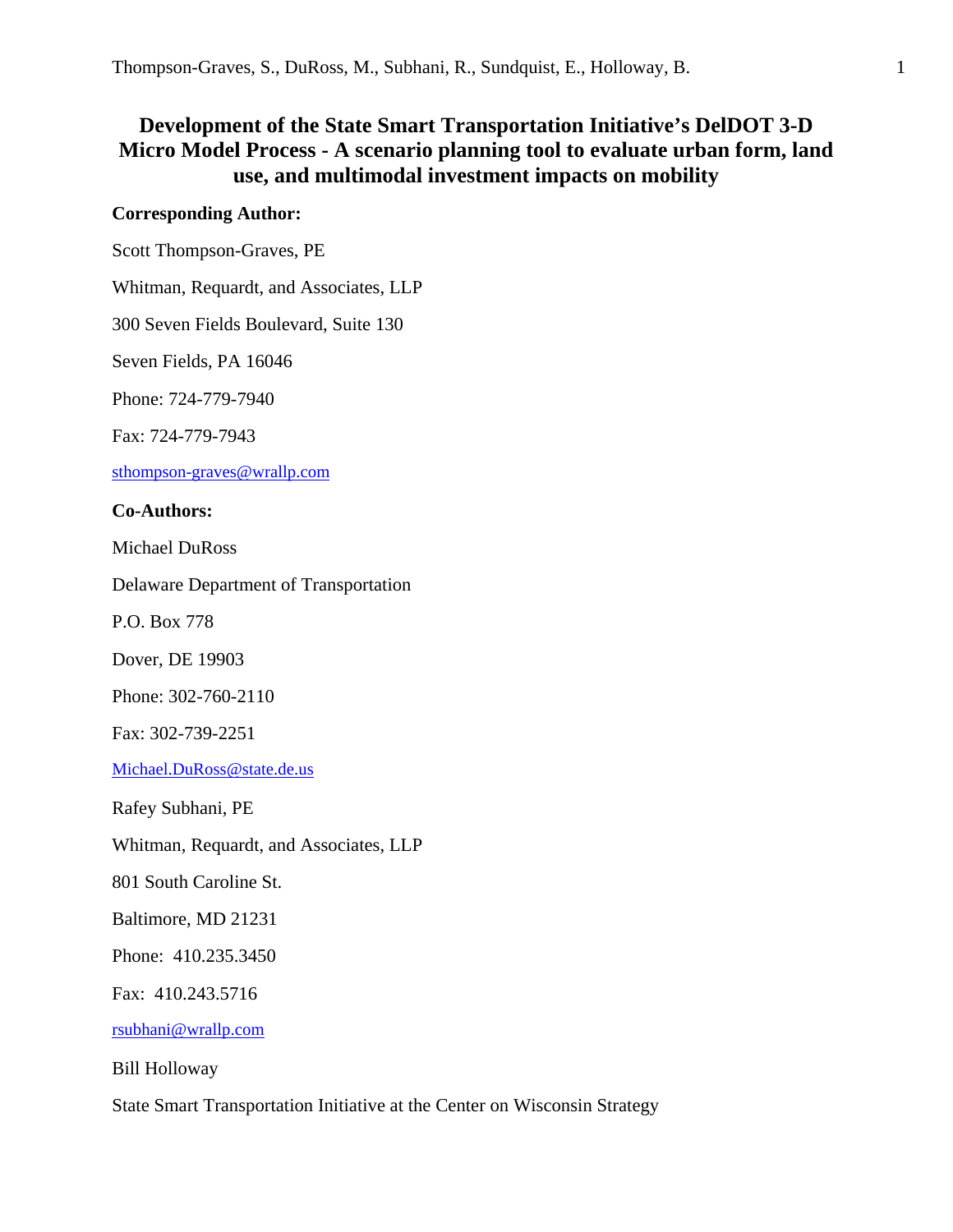University of Wisconsin

1180 Observatory Drive, Room 7122

Madison, WI 53706

608-265-5899

holloway@ssti.us

Eric Sundquist

State Smart Transportation Initiative at the Center on Wisconsin Strategy

University of Wisconsin

1180 Observatory Drive, Room 7122

Madison, WI 53706

608-265-6155

erics@cows.org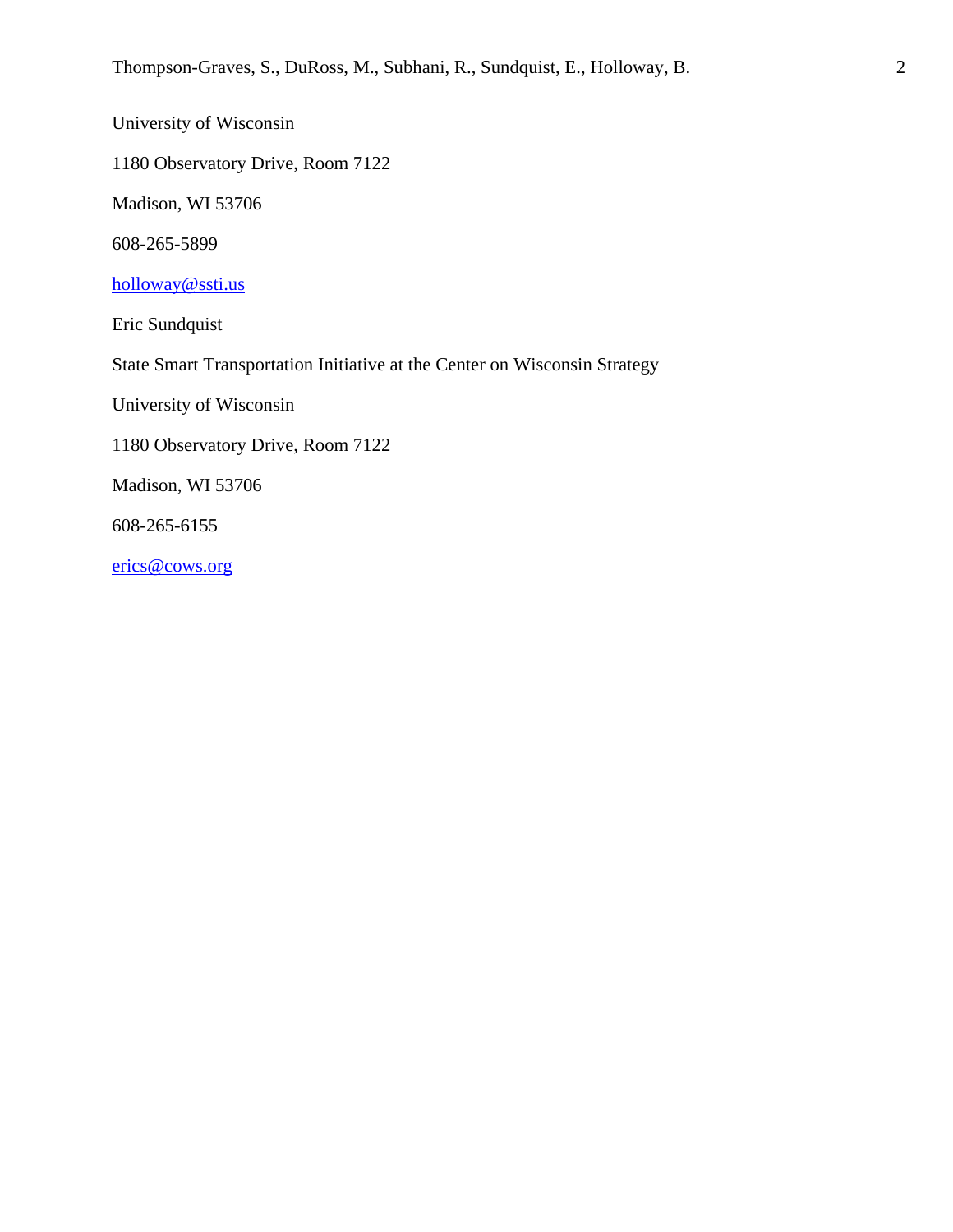### **ABSTRACT**

 The Land Use and Transportation Scenario Analysis and Microsimulation (LUTSAM) application is the result of collaboration between the Delaware Department of Transportation (DelDOT) and the State Smart Transportation Initiative (SSTI) at the University of Wisconsin - Madison. The traditional approach to transportation and land use areawide and corridor studies which relies on existing travel demand models and microsimulation is cumbersome and difficult to complete in a timely manner during the course of a study. It is also difficult to produce the results needed to evaluate the direct impacts of urban form, land use, and multimodal investments, especially bicycle and pedestrian investments, on mobility. This is particularly difficult with existing models since many do not operate at the level of geographic resolution needed. Industry wide, parcel-level modeling has been proven to improve such shortcomings in traditional travel demand modeling by providing the appropriate level of detail, along with measure of effectiveness (MOEs) that better quantify these analyses, however most parcel based models have also been developed as advanced models (activity based or tour based models). This has left a gap for studies performed in areas lacking these advanced models or studies that cannot be performed with the current long run times needed to take advantage of the features of advanced models.

 Another current shortcoming is the need to convey the results of these studies to decision-makers and the public engagement in a manner that is easily understood. If the goal of a study is to

change zoning and land use planning to help communities achieve their transportation related

- quality of life then this is equally important to a thorough analysis.
- 

 To this end, the LUTSAM process was developed to accurately evaluate various land use and transportation scenarios, providing a bridge between GIS, travel demand modeling and 3-D microsimulation, and quantifying meaningful results for better decision-making. This process can be easily used to improve current 4-step and advanced travel demand models to work at the parcel and building level within the study area while producing easily transferable results to industry standard microsimulation software.

 LUTSAM not only accelerates scenario development but also (1) provides a platform for testing land use planning, multimodal investments such as improving bicycle and pedestrian mobility; (2) encourages public engagement in community planning and decision making; and (3) encourages interactions between planners, modelers and engineers.

 This paper describes the LUTSAM GIS application, the travel demand process, microsimulation and case studies that quantify impacts to the communities, especially mobility impacts on pedestrians and bicyclists.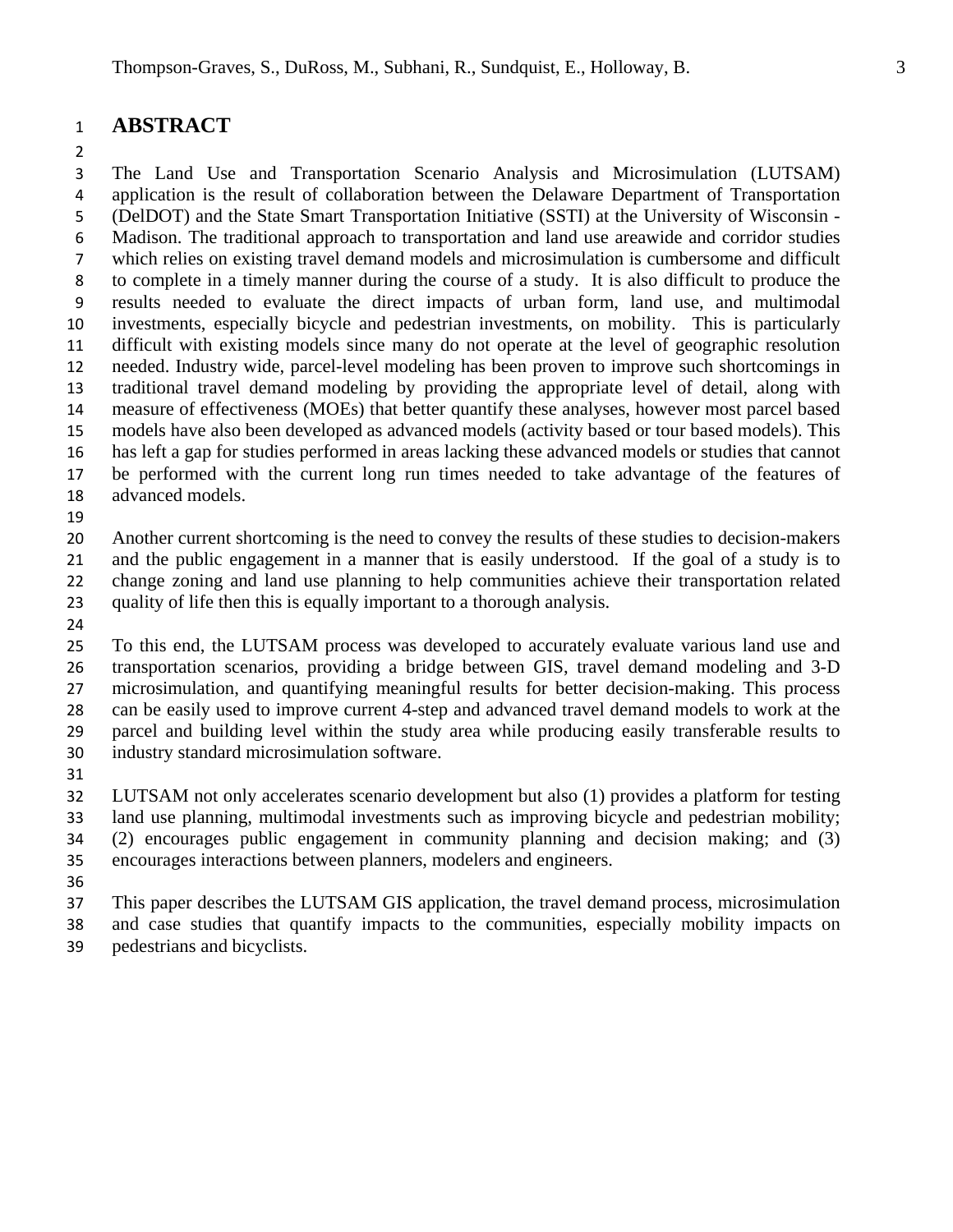## **INTRODUCTION**

 The Land Use and Transportation Scenario Analysis and Microsimulation (LUTSAM) application establishes a transferable process for planners to perform scenario testing on various residential, commercial, and industrial development scenarios along with multimodal transportation investments. The application performs Smart Transportation/Smart Growth analyses by combining industry standard GIS, Travel Demand, and 3D Microsimulation tools.

 The LUTSAM application requires as inputs model highway and sidewalk networks, demographics, land use layers such as buildable regions, and base map layers, such as boundaries and natural features, that aid the planner to develop various land use scenarios through a series of steps in a user-friendly Graphical User Interface Editor. The resulting output network node and link shapefiles, contains updated demographics, roadways and sidewalks, and can be input to any travel demand model to test the land use alternatives. A sub-area extraction process is then applied to export to 3-D microsimulation tools. The output network from LUTSAM can also be visualized in 3-D using 3D GIS extensions.

### **BACKGROUND**

### **Existing DelDOT Model**

 DelDOT's Peninsula Model is a typical statewide travel demand model that covers the state of Delaware plus the 9 counties of Maryland's Eastern Shore, covering over 5,000 square miles and 1.4 million people (Figure 1). The model operates at two levels of resolution. The first, referred to as the TAZ Model, includes 2,108 traffic analysis zones (TAZ's) and 13,491 links, including most of the collector roads, arterials, expressways, and freeways within the model area. The second, referred to as the Micro Model, includes 19,640 TAZ's and 177,211 links and includes most of the local roads in addition to the TAZ Model network (1). In order to reduce processing time, the micro model allows the selection of areas to be modeled using the Micro Model resolution and run within the framework of the TAZ Model, in other words the model can be run with the enhanced resolution where necessary while still capturing regional traffic flow based upon the TAZ Model.

 The Peninsula Model is a traditional four-step travel demand model with feedback between traffic assignment and trip distribution and includes a series of fully integrated supplemental modules including:

- EZ-Pass Toll/Mode Choice model
- Air Quality Post Processor
- Build/No-Build Benefit Cost Module
- Statewide Evacuation Model
- Seasonal Tourism Model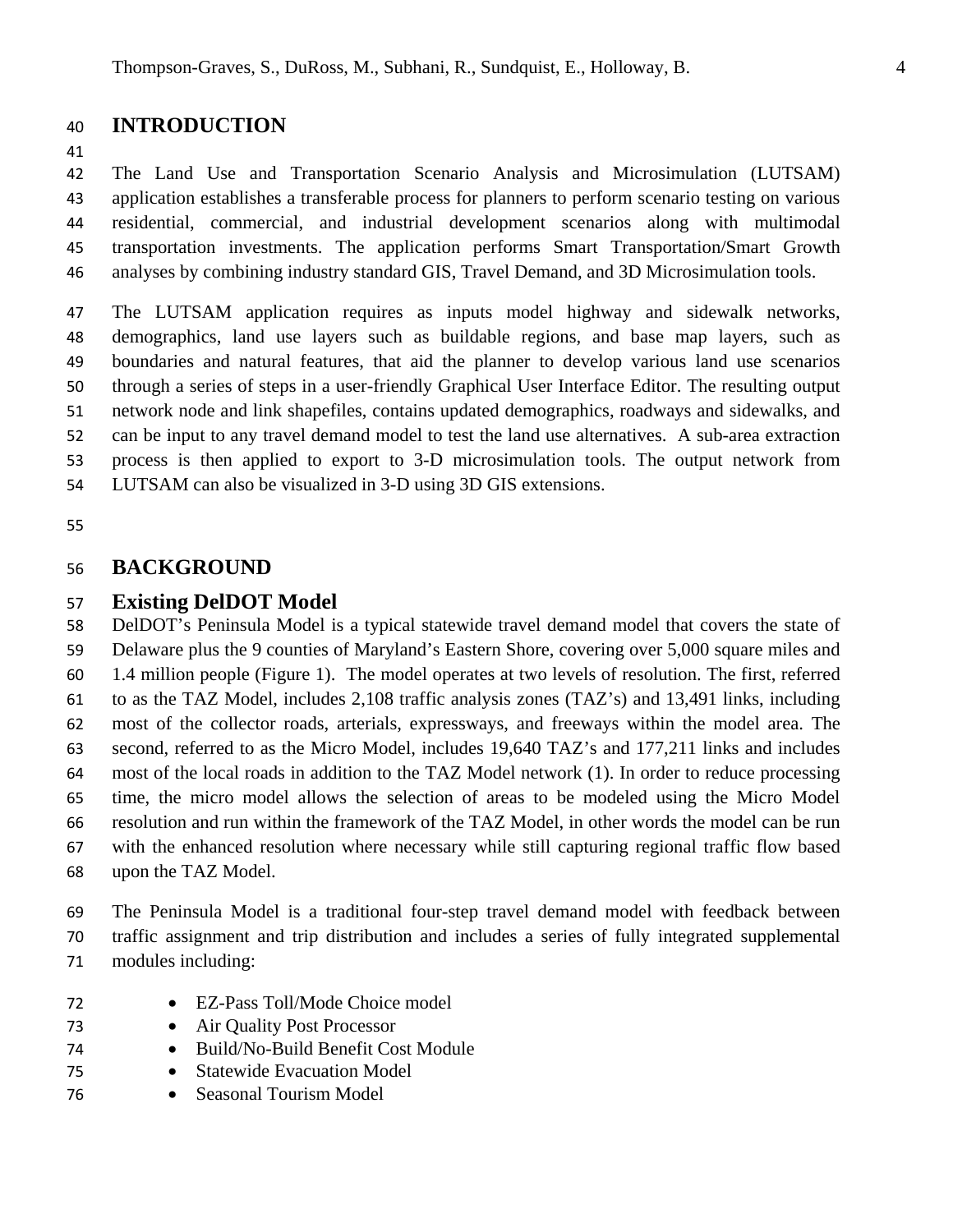- **Optional Junction Assignment Module** 77  $\bullet$
- **TIS Trip Generation Module** 78
- 79  $\bullet$ Standard reporting features

These modules have been developed as a result of DelDOT's standing policy that requires all 80 model development and major model applications to: 81

- 1. Develop standard applications to enhance production of consistent results rather than 82 unique model runs; 83
	- 2. Integrate new modules or applications with the entire model chain; and
- 3. Leverage model development through existing programs such as the Delaware Travel 85 Monitoring System (DTMS) and major studies by enforcing the first and second elements of the 86 87 policy  $(I)$ .
- While the Peninsula Model meets most of Delaware's multi-modal forecasting needs, research 88
- has shown that performing analysis at the parcel level significantly improves the ability to 89
- evaluate the impacts on urban form, land use, and multi-modal infrastructure investments on 90
- pedestrian, bicycle, transit, and passenger car travel demand  $(2,3)$ . 91



### **FIGURE 1 DelDOT's Peninsula model.**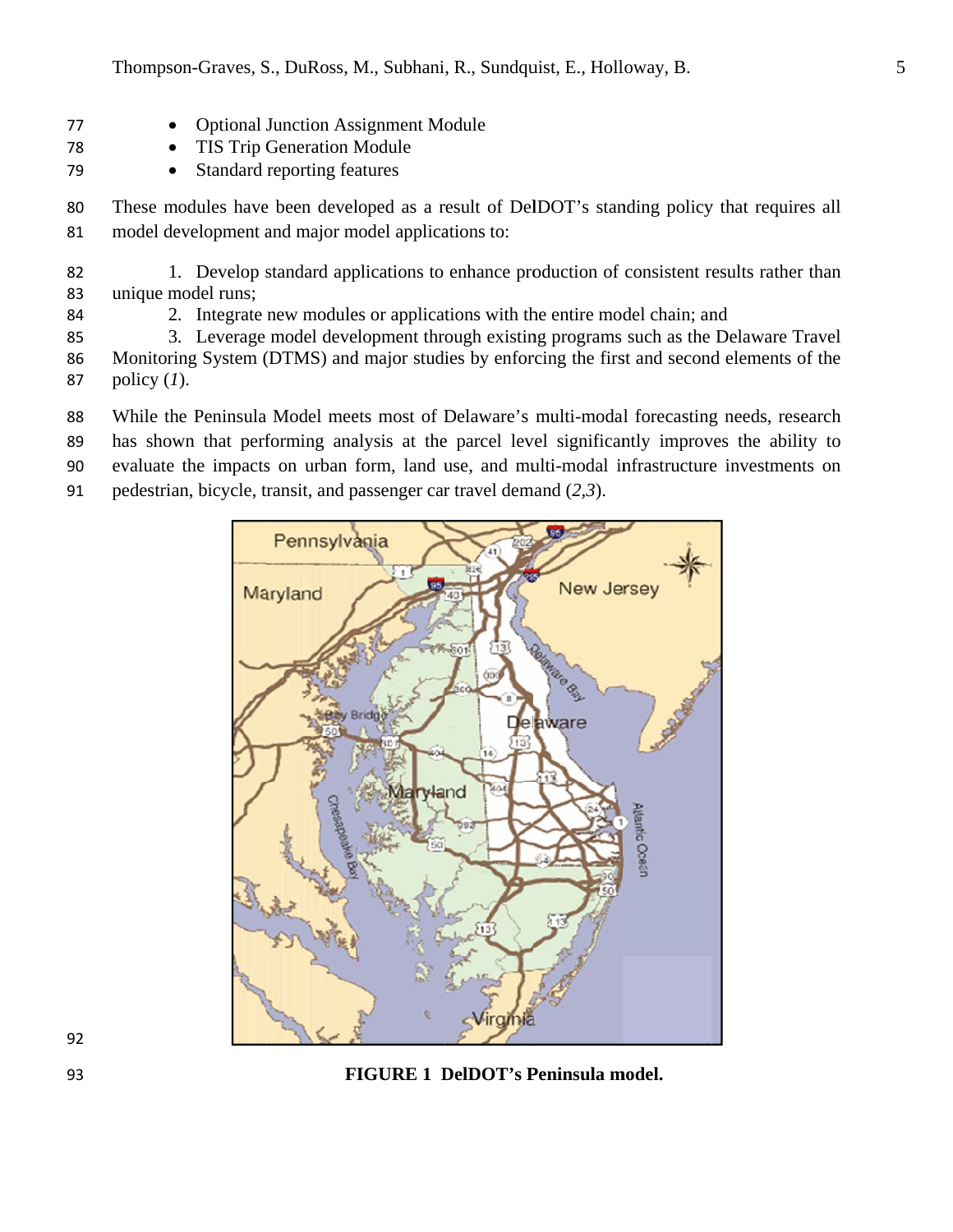### **State of the Practice**

 The current emphasis of parcel based travel forecasting often combines enhanced geographic resolution with activity-based or tour-based travel demand models (*4,5,6*). On the other hand, land use modeling focusses on developing econometric models that relate the impact on development patterns based upon transportation investments. While these models are key to answering policy level questions such as induced demand or the impacts of fuel prices on regional travel, they are not necessary for area wide or corridor studies, nor do they provided the detailed measures of effectiveness needed to evaluate the direct impact of urban form, land use, and transportation investment on emissions, greenhouse gasses, or congestion. They also are not geared to evaluating multiple land use, intensity, or land form scenarios or quantifying their impacts in a manner that is easily understood by decision makers that can directly influence local land use policies.

- Another shortcoming of existing practices is the level of expertise needed to develop scenarios
- for testing, evaluate scenarios, and convey results to other technical experts for evaluation. This
- is increasingly a critical shortcoming as budget restrictions limit the staff available to perform
- these analyses and the industry in general faces a shortage of technical experts.

### **The Path Forward**

 In order to overcome these shortcomings, SSTI and the Delaware Department of Transportation partnered to develop an application that can be used to streamline scenario development and a process that streamlines the use of a combination of travel demand and 3-D micro simulation models to evaluate, analyze, and convey results to the public and decision makers in a manner that is easily understood. In other words, the process produces improved measures of

effectiveness that are easy to communicate in less time and on a smaller budget.

## **LUTSAM PROCESS DESCRIPTION**

 The LUTSAM application uses industry-standard GIS software, through a user-friendly Graphical User Interface (GUI) developed as a GIS extension. The process requires: (1) model layers, including a highway network (links and nodes) and a sidewalk network (links and nodes); (2) buildable region layers such as tax parcels, land use, environmental and topographical considerations such as wetlands and steep terrain, and TAZ boundaries that are used to define the project region; (3) base map layers such as roadways, urban boundaries and natural features that provide location and geographic reference.

- The planner performs the following steps to develop scenarios for evaluation:
- Identify the project region where new development is proposed
- 127 Subdivide the region into smaller "areas"
- 128 Define land use type and density for each area
- Sketch roads and sidewalks within the region
- Draw homes along each roadway by defining frontage and setback
- Connect homes and sidewalks to the roadway and sidewalk network
- Merge the new roadway/sidewalk networks with the original model networks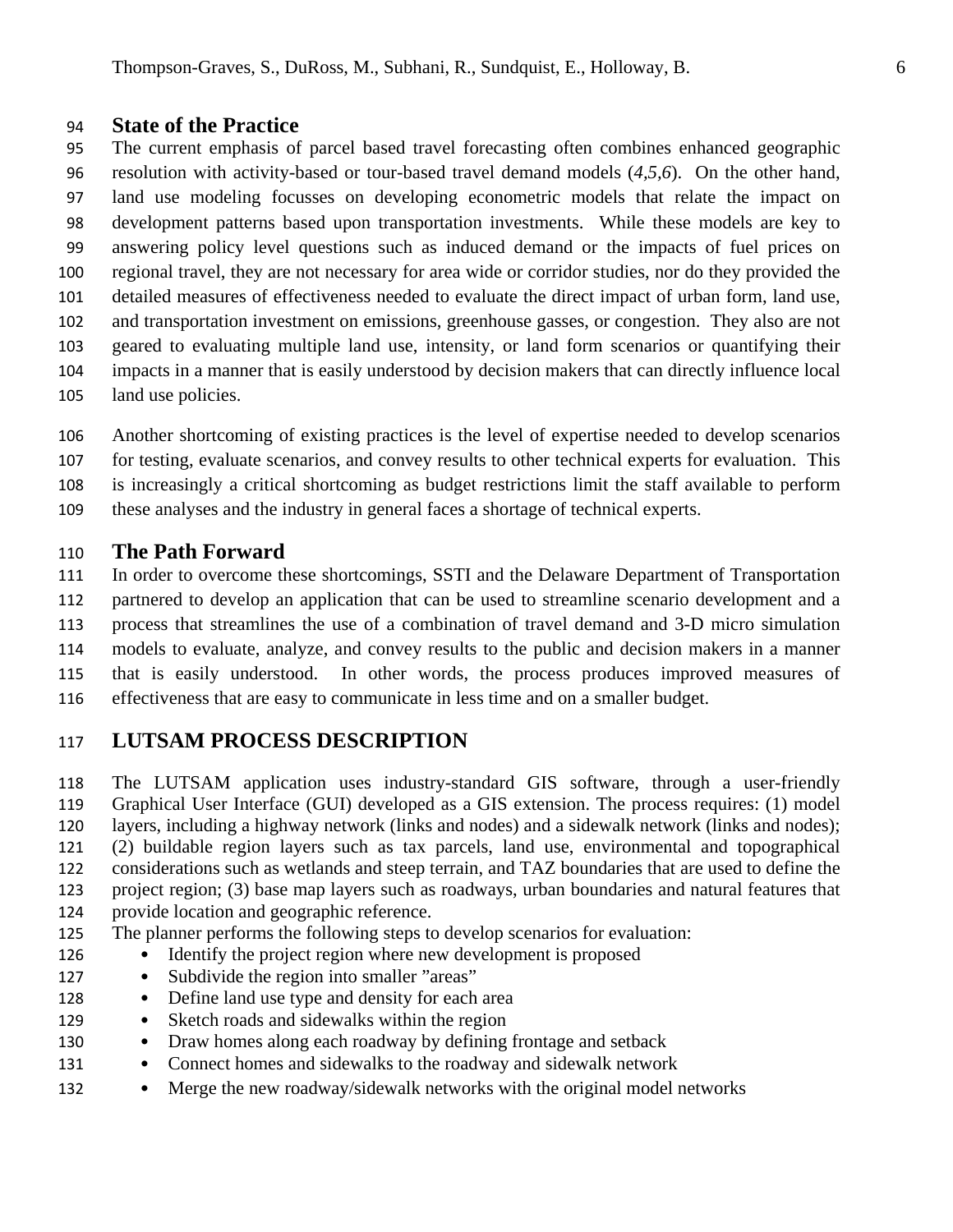#### **ArcMap Initial Processing** 133

The LUTSAM is a GIS extension and the data required to run the program includes link and 134 node shapefiles from the travel demand model, buildable region shapefiles such as parcel, land 135 use, model TAZs (Figure 1) to define the subdivision. Background shapefiles such as roadways, 136

water features, county boundaries can be loaded to understand locational features. 137



138 139

**Figure 1: Initial Base Shapefiles** 

#### **Building Regions and Internal Network** 140

The subdivision region is selected from the buildable shapefiles and subdivided to define "areas" 141 within each region. These areas can either be of residential, industrial or commercial land use. 142 Residential areas are further defined as single-family or multi-family and vary by different 143 densities, such as four units per acre or ten units per acres. Each home can be "traditional", with 144 longer driveways and wider frontage or "neo-traditional" with shorter driveways, shorter 145 frontages and garages in the rear of the homes. (Figure 2). 146

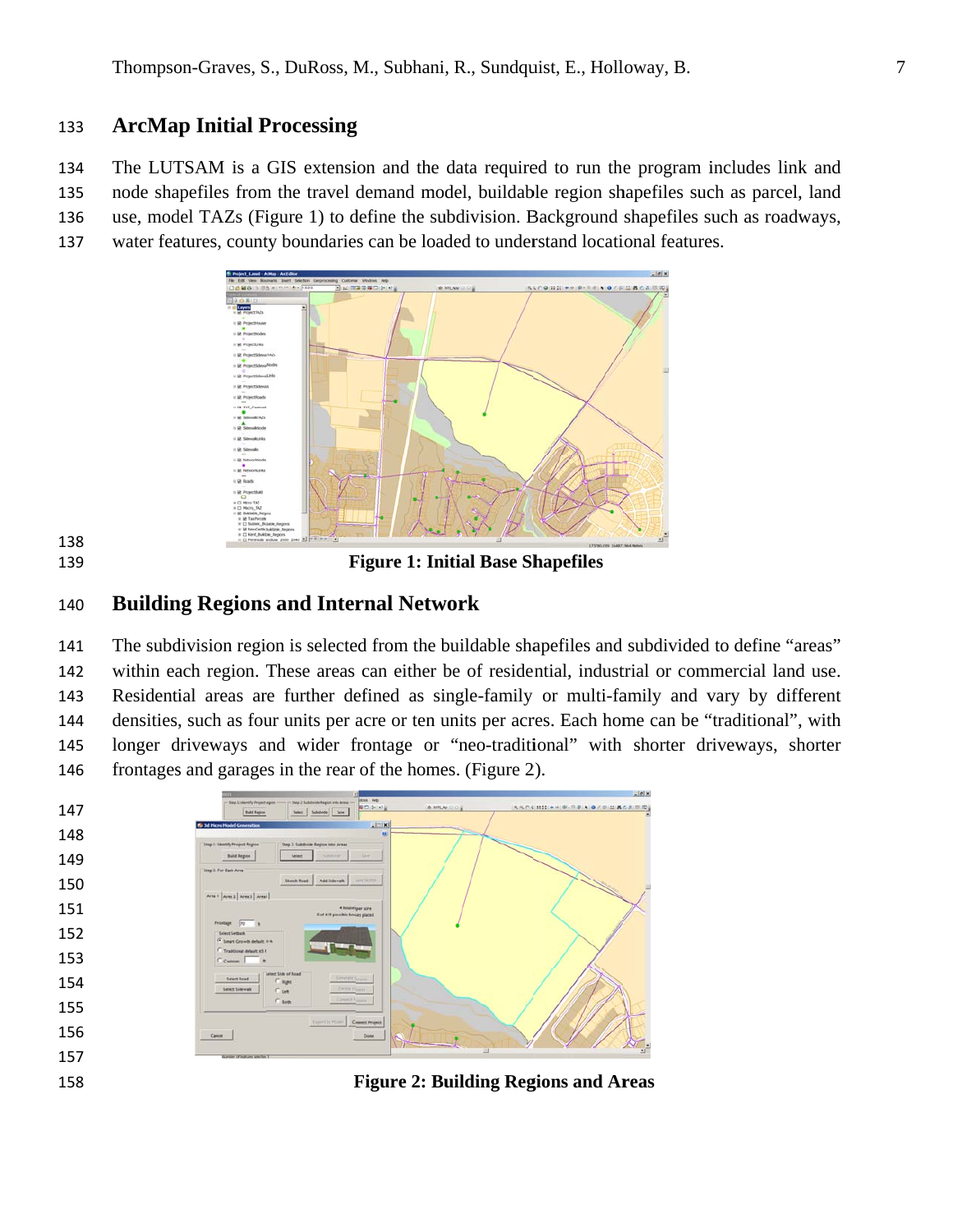After defining the subdivision area the user can sketch the internal roadway network and 159 sidewalks where required. Sidewalks are added by selecting the roadway section and selecting 160 the side of the road that contains the sidewalk. User input is required for buffer strips, i.e. green 161 space between the edge of curb and the edge of sidewalk (Figure 3). 162

#### **Generating Homes and Connecting Homes to Network** 163

New homes are placed on the side of the road selected by the user and the new homes are then 164 connected to the subdivision roadway system as displayed in figure 4. Each home becomes a 165 new traffic analysis zone and residential input data such as density, frontage and commercial 166 input data such as employees and square footage is passed on to these tables. 167



Finally the project roadways, sidewalks and generated homes are connected to the model 177 network of links and nodes. Two key datasets are exported for use in the travel demand model: 178 (1) Household level data is exported in the node database and (2) network-related data is 179 180 exported as link and nodes.

#### **3-D VIEWER AND 3-D LIBRARY** 181

To provide a more realistic view of the subdivision, the subdivision node layer data was saved 182 and imported into 3D viewing software. 3D landform files were created and used to display the 183 various land uses. A qualitative assessment can be made by visualizing what the community 184 would look like when built (Figure 4). This provides visual aid in understanding neo-traditional 185 versus traditional housing, including driveway lengths, frontages and density of homes, sidewalk 186 connectivity for pedestrian mobility and where aesthetics of the community can be generally 187 improved to encourage Smart Neighborhood Planning. 188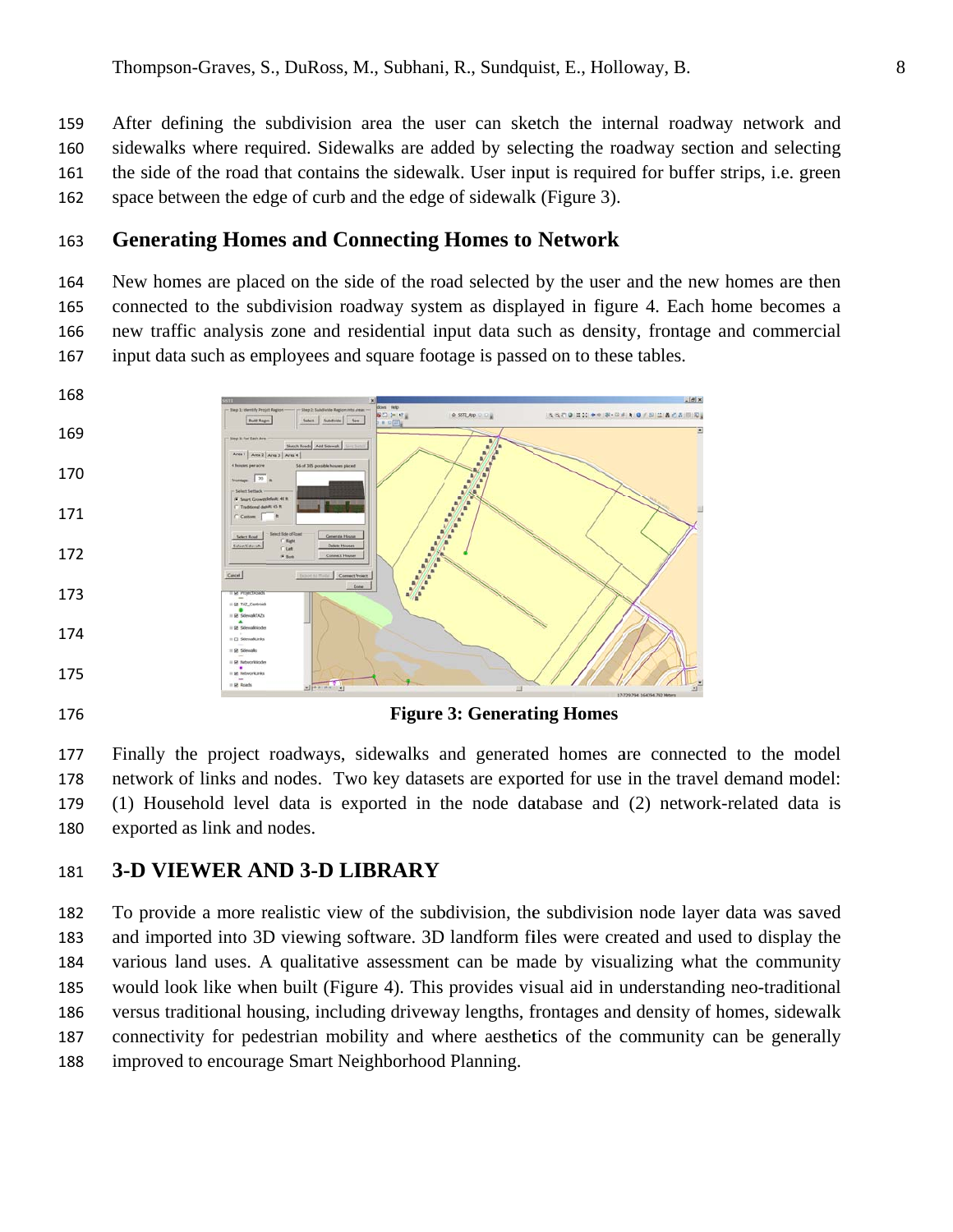

#### **TRAVEL DEMAND PROCESS**

The Cube Voyager Micro Travel Demand Model (MTDM) process has been developed as an enhancement of the existing Peninsula Model (Figure 5). This includes developing the process to incorporate the land use data and network enhancements developed in the LUTSAM GUI and export the trip table and network information needed for more detailed microsimulation 

### **MTDM Demographic Data Processor**



**Figure 5: MTDM Flow Chart**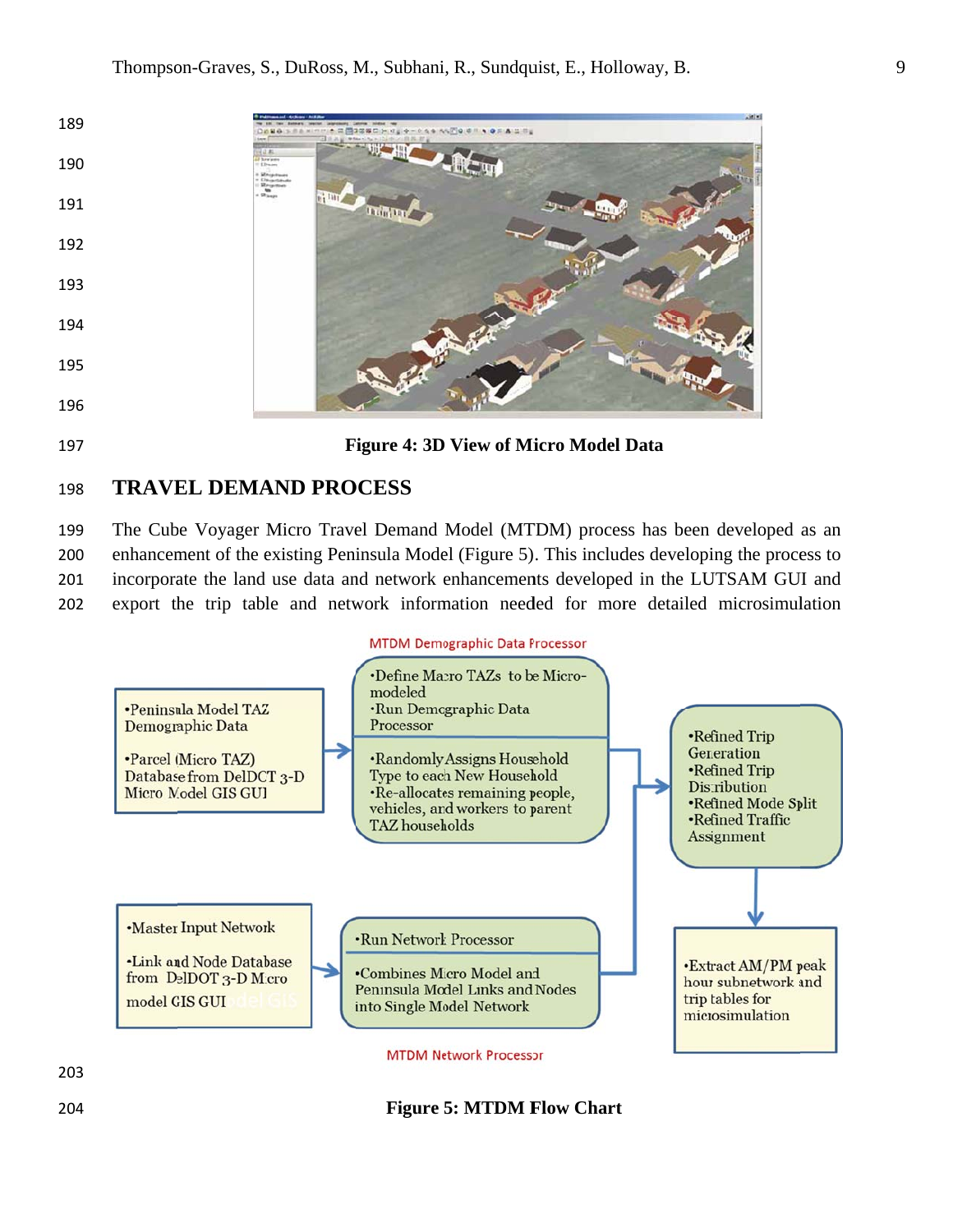The MTDM updates include modifications to the Peninsula Model's demographic data 205 processing, network processing, trip generation, mode choice, and traffic assignment scripts and 206 processes in order to assimilate the data generated with the DelDOT 3-D Micro Model GIS GUI 207 and produce the trip table and network used as a basis for more detailed microsimulation. 208

#### **Demographic Data Processing** 209

The model enhancement combines the Peninsula Model with the Micro Model (parcel-level) 210 demographic data and synthesizes household populations for the micro model TAZs. 211

Micro Model Area Selection: The Peninsula Model scripts were modified to allow the user to 212 define which Peninsula Model TAZ(s) will be micro-modeled. The model then replaces the 213 selected Peninsula Model TAZ(s) with the Micro TAZ's. Next, the model combines the Micro 214 TAZ data with Peninsula TAZ's to create a single, combined, demographic data set. 215

216 Household Population Synthesizer: The Peninsula Model uses separate trip generation rates for households based upon 208 household types representing various combinations of people, 217 vehicles, workers, and income per household using a socio-economic disaggregation sub model 218 based upon public use microdata sample (PUMS) and the Delaware Person-Based Time Series 219 220 Household Survey. The model flow and scripts were refined in order to randomly assign a household type to each Micro TAZ based on the proportion of each household type in the parent 221 Peninsula TAZ (Figure 6). The model then removes the people, workers, and vehicles assigned 222 to Micro TAZ's from the parent Peninsula TAZ(s) and re-synthesizes the Peninsula TAZ(s) 223







**Figure 6: MTDM Household Population Synthesizer Work Flow**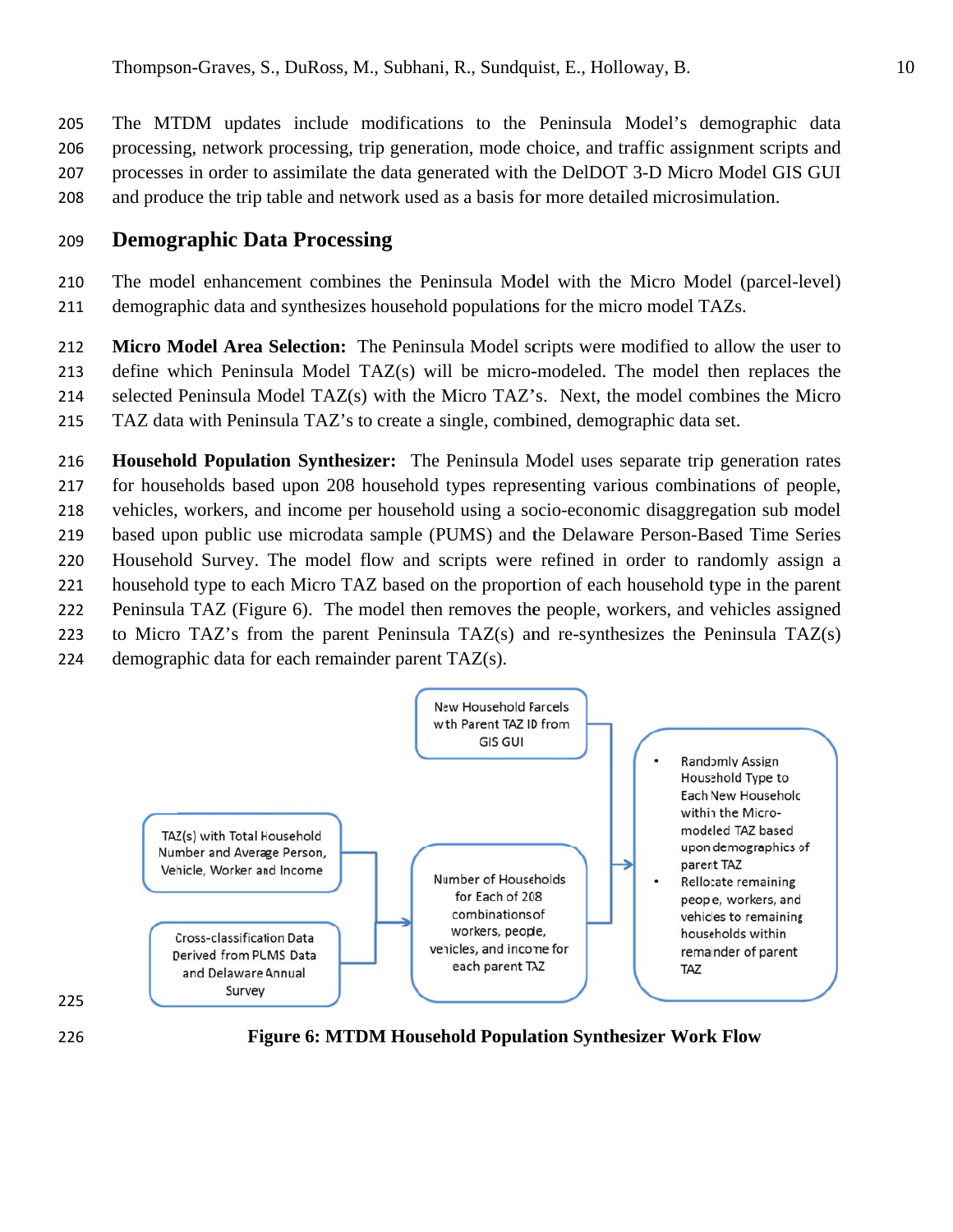#### **Network Processor** 227

- The Peninsula Model's single network processor was refined for the MTDM in order to 228
- incorporate the network refinements generated by the LUTSAM GUI. The process allows the 229
- selection of additional links and nodes based upon the definitions from the GIS link and node 230
- databases. The additional links are then automatically combined with the Peninsula Model 231
- network to create a single model network. 232

#### **MICROSIMULATION PROCESS** 233

The subarea output from the Micro Model Travel Demand process was imported into the 234 microsimulator. These inputs to the microsimulator include: (1) the roadway and sidewalk 235 networks from the travel demand model (2) trip matrices by mode, including auto, bike and 236 pedestrians (3) the 3D landforms that were generated for display purposes from the LUTSAM 237 GUI. 238

239 A 3D microsimulation model resulted from this process and further refinements, such as allowing proper intersection control, were made to ensure accurate and smoother operations. 240 Dynamic Assignment Routing (DTA) or static routing can be used to assign traffic. Standard 241 video simulations in windows media player format were generated to make the simulations 242 viewable for presentation purposes (Figure 7). 243





**Figure 7: Microsimulation of LUTSAM Suburban Case Study**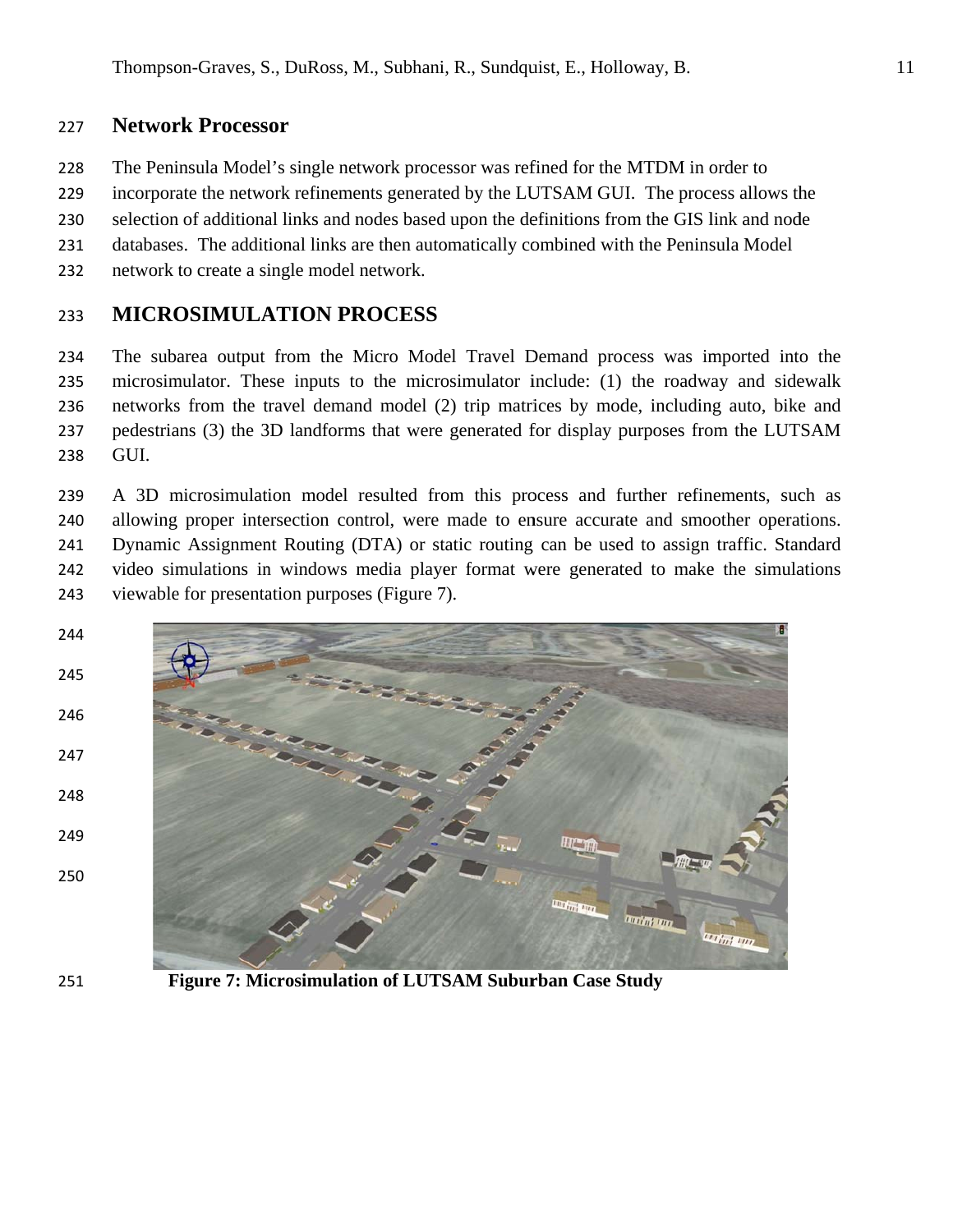#### 252 **CASE S STUDIES S**

253 Two case studies were tested to evaluate the sensitivity of a LUTSAM analysis. These included a

254 255 traditional suburban neighborhood, and an urban neighborhood. Both studies included the same

256 number of homes and square footage of commercial space, however the urban development had a more compact design with a more well-connected sidewalk network to promote pedestrian and

257 bicycle u usage.

258 The first case study was of a sub-urban

- 259 auto-centric neighborhood, consisting of
- 260 190 single/multi-family homes with a big
- 261 box store. This subdivision had four
- 262 entrances to adjacent roadways; two from
- 263 the subdivision and two from the big box
- 264 store. The neighborhood had poor internal
- 265 connectivity and inadequate pedestrian
- 266 facilities (Figure 8).

267

- 268
- 269
- 270 Case study 2 was in an urban setting with
- 271 a similar 190 single/multi-family homes
- 272 and one b big box store e. The subdi vision
- 273 was more compact in design and
- 274 was more compact in design and<br>consisted of two overall entrances. The
- 275 subdivision was well connected internally
- 276 and was a completely y walkable/b bikeable
- 277 neighborhood (Figure 9).

- 279
- 
- 280
- 281



**Figure 8: C Case Study 1 - Suburba an Auto-Ce entric** 



**Figu ure 9: Case Study 2 - U Urban**

- 282 Various MOEs to compare the two neighborhoods were considered such as VHT, VMT and
- 283 vehicle delay. Daily bike and walking trips were quantified and compared, the results are
- 284 displayed in the following figures.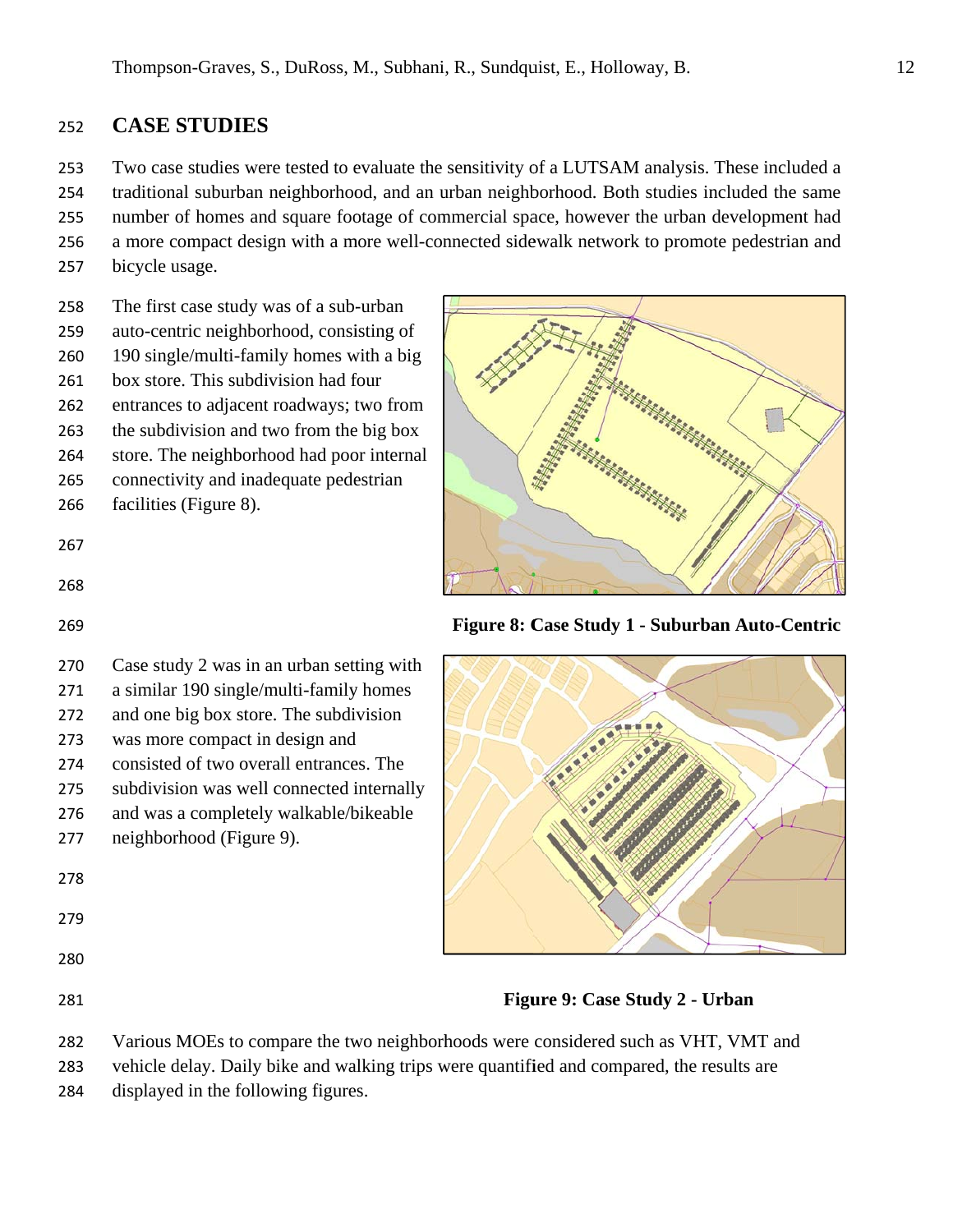

### 

### **Figure 10: VHT and Delay Comparison**

 VHT and delay comparisons showed significantly reduced congestion for the urban case study (Figure 10). Congested VHT was reduced by 34% and delay by 39%. VMT comparisons showed a 32% reduction in miles traveled for the urban case study (Figure 11). This could imply increased use of alternative modes such as biking and walking along with proximity to other uses such as transit. This was confirmed by the increased number of bike and walk trips observed in the neighborhood (Figure 12).



**Figure 11: VMT Comparison**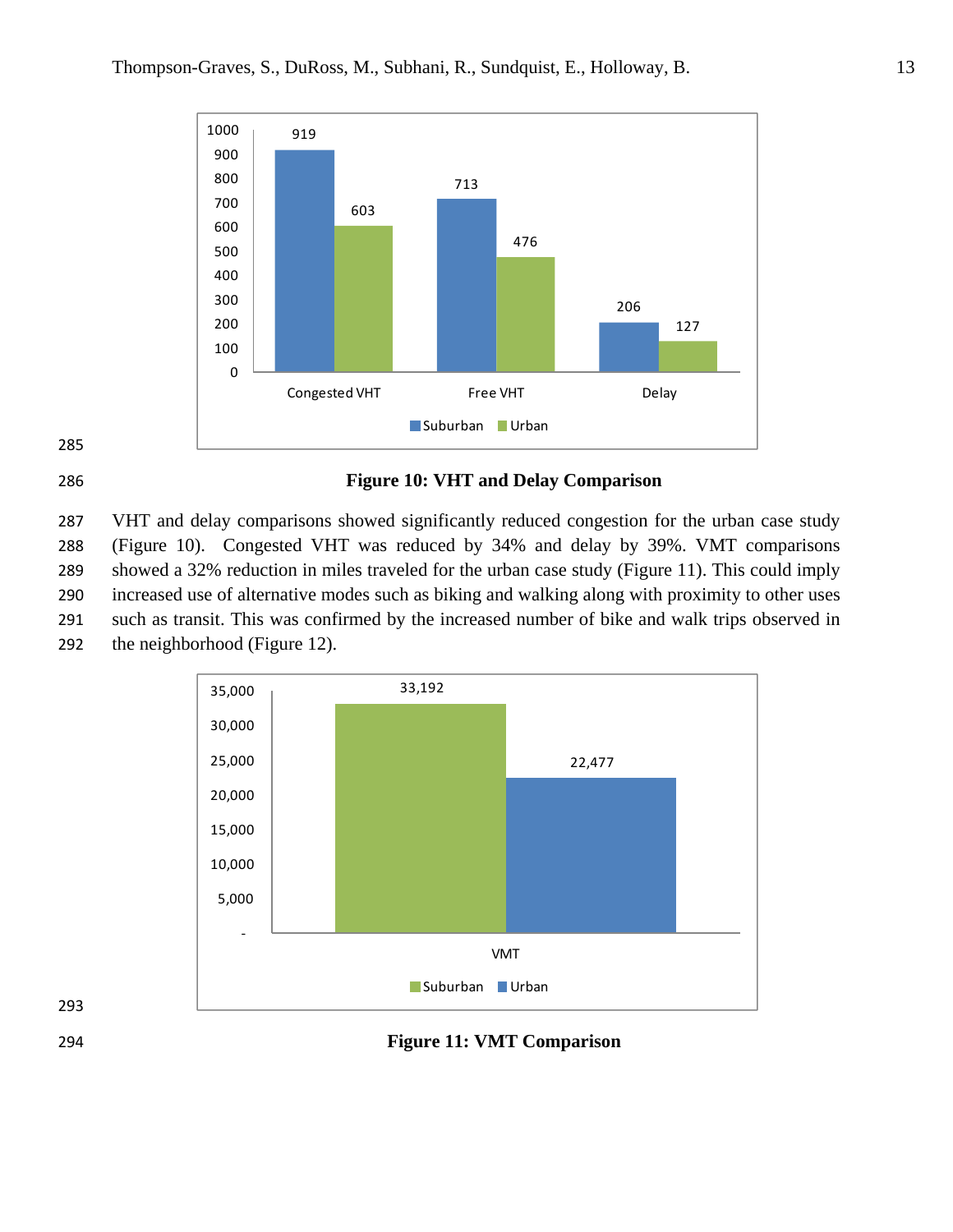





### **Figure 12: Walk and Bike Trips Comparison**

# **CONCLUSIONS AND RECOMMENDATIONS**

 LUTSAM was developed to evaluate smart transportation/smart growth concepts in urban land form, land use, and multi-modal bicycle and pedestrian-related investments. Using parcel-based micro modeling, LUTSAM accelerates evaluation of these scenarios, and acts as a bridge between GIS, travel demand and microsimulation, quantifying easily understood MOEs for better decision-making. The time needed for scenario evaluation from GIS to microsimulation is greatly reduced (from over a month to less than a week) which allows the use of the process during the course of integrated transportation and land use areawide and corridor studies.

 The results from the case studies demonstrate that LUTSAM is sensitive enough to model and quantify bicycle and pedestrian related mobility improvements. The next steps in further development of LUTSAM include collecting additional multi-modal travel data using DelDOT's Delaware Travel Monitoring System (DTMS) and conducting additional multi-modal surveys in order to further improve bicycle and pedestrian mode choice modeling.

## **REFERENCES**

 1. Thompson-Graves, S., M. DuRoss, E. C. Ratledge, and D. P. Racca. Developing a Statewide Travel Demand Model from a Person-Based Time Series Household Survey. *In Transportation Research Record: Journal of the Transportation Research Board*, No. 1981, Transportation Research Board of the National Academies, Washington, D.C., 2006, pp. 68-75.

 2. P. Waddell. Parcel-Level Microsimulation of Land Use and Transportation: The Walking Scale of Urban Sustainability. Resource Paper for the 2009 IATBR Workshop on Computational Algorithms and Procedures for Integrated Microsimulation Models.